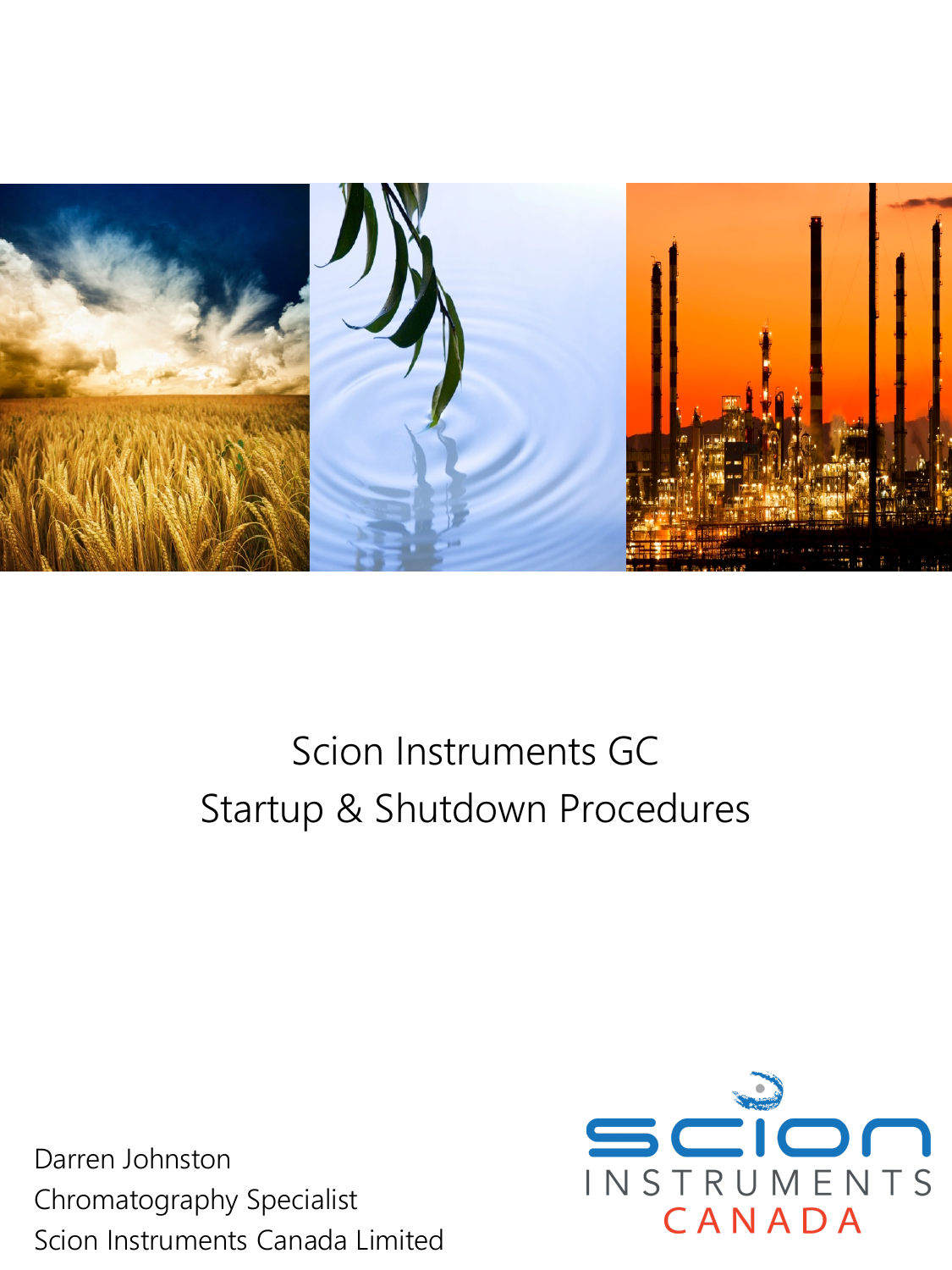

Note: contact [support-can@scioninstruments.com](mailto:service-can@scioninstruments.com) for any help needed with these procedures. We are happy to remotely connect to your instrument and help you with any and all of these procedures.

- 1. Ensure column temperatures are below 50 ℃.
- 2. Once column temperatures are below 50 ℃ you can exit out of all GC control software (i.e. CompassCDS, Star/Galaxy, MSWS).
- 3. Turn off power switch for GC. Remove the GC plug from the wall to avoid problems from potential power surges.
- 4. If you have a PAL autosampler, turn off the power switch and remove the power plug from the wall.
- 5. Turn off all gas cylinders, compressors, hydrogen and air generators.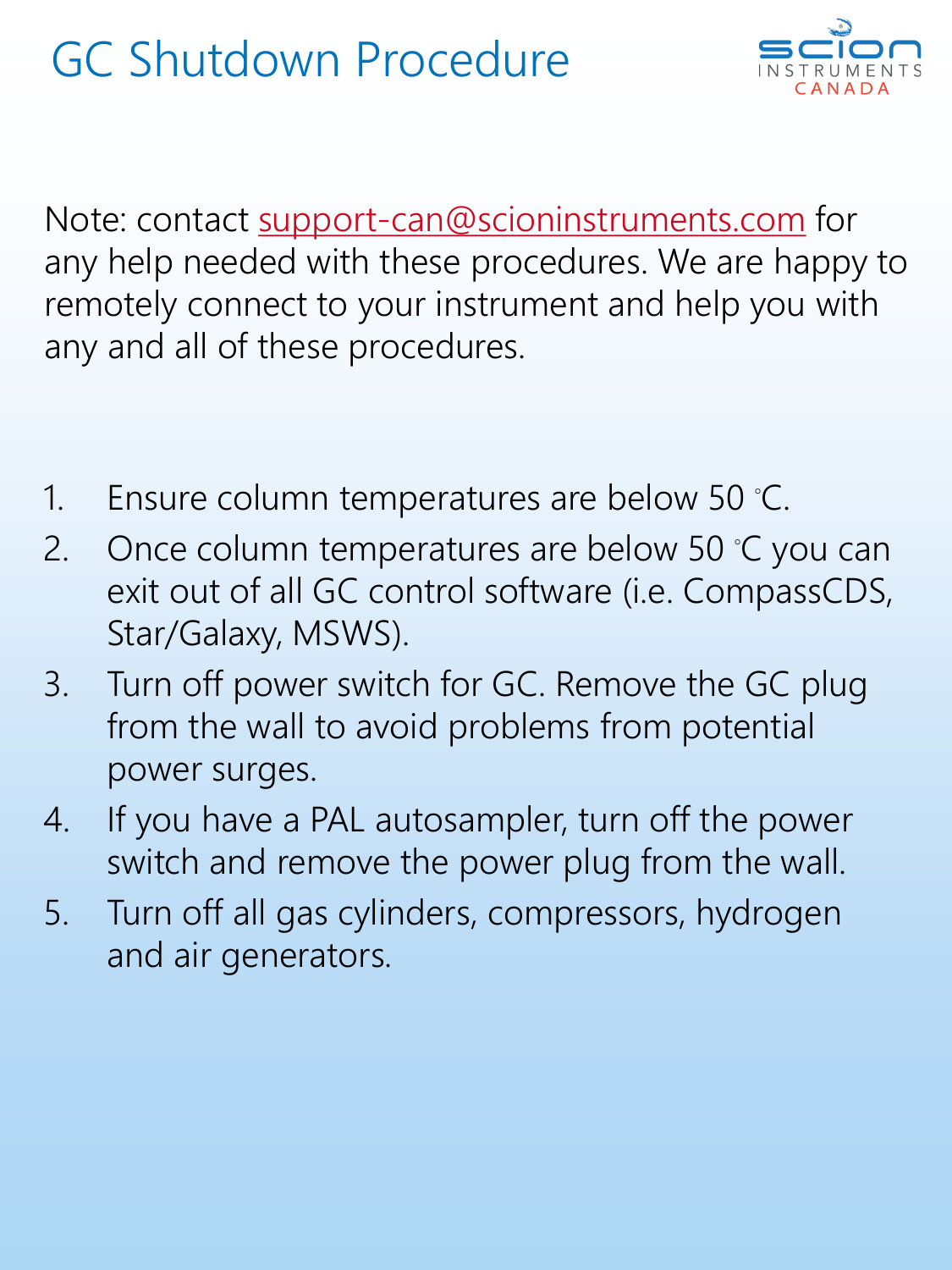# GC Startup Procedure



- 1. Before starting the system ensure general maintenance is up to date on the system including: NEW GC liner and septum. Check that gas filters are not spent by checking the colour indicators. Autosampler syringes are clean and functional, gas cylinder levels and supply pressures are adequate (80PSI for all GC supply gasses).
- 2. Turn on all gas cylinders, compressors, hydrogen and air generators.
- 3. Ensure GC power cord is plugged in and turn on power switch to the GC. If you have a PAL autosampler, you can now plug in and turn on the power switch.
- 4. Ensure you are achieving proper carrier gas flows for all flow controllers.
- 5. Detectors that are sensitive to gas flow (TCD, ECD, Methanizer) should have their electronics turned OFF at the beginning to allow for carrier gas to purge the system for approximately 30 minutes before loading the analysis method.
- 6. Connect to the GC software (CompassCDS, Star/Galaxy, MSWS) and load desired method to begin your analysis.